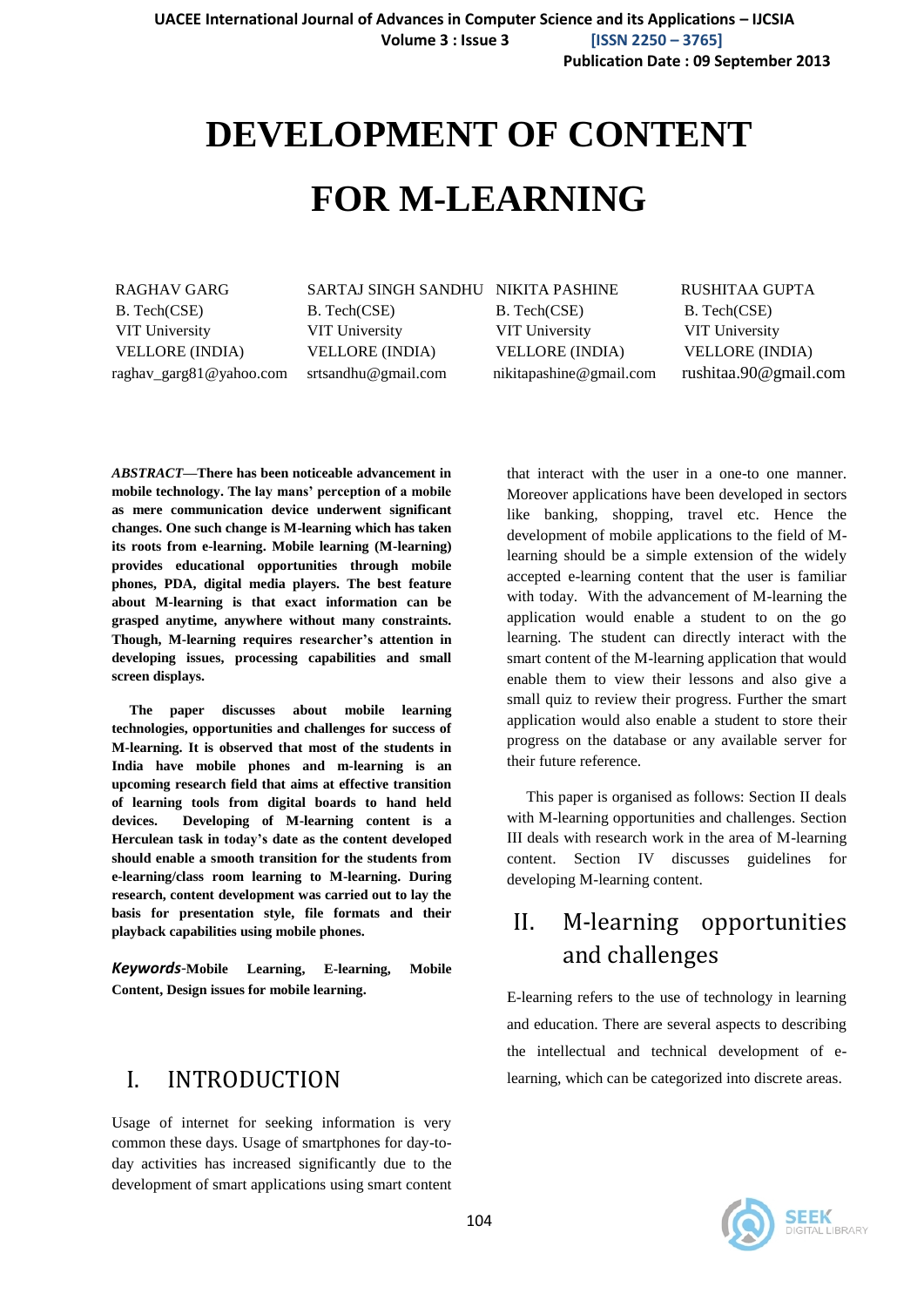

**Technology Education** Administrative tools

- E-learning as an educational approach or tool that supports traditional subjects
- E-learning as a technological medium that assists in the communication of knowledge, and its development.
- E-learning administrative tools such as education management information systems (EMIS).

#### **M-learning:**

The term m-learning or "mobile learning" refers to a subset of e-learning, educational technology and distance education that focuses on learning across contexts and learning with mobile devices. Mobile learning is any sort of learning that happens when the learner is not at a fixed, predetermined location, or learning that happens when the learner takes advantage of the learning opportunities offered by mobile technologies. In other words, with the use of mobile devices, learners can learn anywhere and at any time. Using mobile application for learning aides and materials has become an important part of informal learning.

Another basic challenge for the development of the application is the reusability and interoperability of the content developed. This challenge is amended by using the SCORM standards for the content development that enable easy interoperability. Moreover the content can also be compatible with any Learning Management System(LMS) for the ease of access and lesson development. SCORM is a set of technical standards for e-learning software products.

SCORM tells programmers how to write their code so that it can work well with other e-learning software.Specifically, SCORM governs how online learning content and Learning Management Systems (LMSs) communicate with each other. SCORM does not speak to instructional design; it is purely a technical standard. SCORM integrates a set of related technical standards, specifications, and guidelines designed to meet SCORM's high-level requirements—accessible, interoperable, durable, and reusable content and systems.

Accessing the built in Application pose a serious challenge because of varying device features in terms of hardware and software capabilities. For example, streaming video requires a minimum bandwidth of 256Kbps which is not very common when we look at mobile wireless channels in India.

Technology challenges include limited connectivity, battery life, small screen size, low memory, local language support, etc. Apart from technological challenges there might be monetary constraints, educational challenges including access to learning outside classroom, device support which developer must keep in mind before developing any M-learning application.

Moreover a few challenges found during our research are concluded as follows:

- Number of file/asset formats supported by a specific device
- Content security or copyright issue from authoring group
- Multiple standards, multiple screen sizes, multiple operating systems
- Reworking existing E-Learning materials for mobile platforms
- Meeting required bandwidth for nonstop/fast streaming

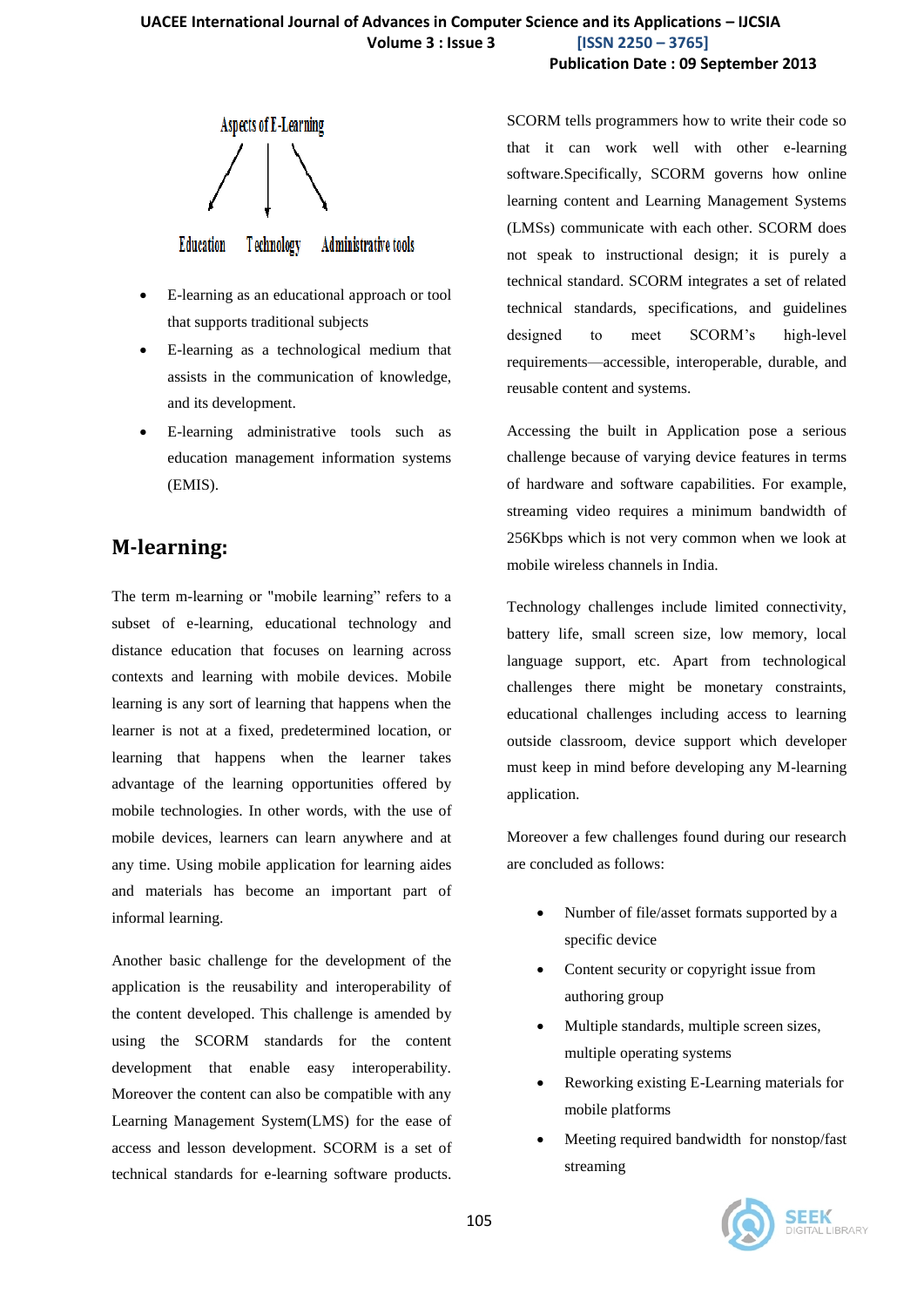- Tracking of results and proper use of this information is not possible
- Restriction on learning timetable
- No access to and use of the technology in developing countries
- No just-in-time (J.I.T.) learning
- No feasibility on storage of the Application on Cloud
- Requirement of LMS is compulsory to run the Application
- Re-usability of learning and testing content is not possible

## III Guidelines for developing M-learning content.

Firstly, the design used for the development of elearning content cannot be applied to m-learning as learners in this case use mobile phones which have considerably a smaller screen size when compared to that of the desktop. With the varied features, capabilities and operating systems of the mobile phones available it is of utmost priority to develop content which is interoperable and is not undermined by any of the above mentioned limitations. The following guidelines may be followed for developing of m-learning content.

#### A. Short and attractive content:

The designer must focus on development of short and attractive content for the comfort of the end user. The content needs to be to the point and short as the mobile phones have a very limited memory available. There is no point in developing a heavy application whose capabilities the user cannot avail due to memory constraint. Moreover the content should be attractive as the user can only focus for a limited time on the small screen.

#### B. Limit high level of graphics

The applications rendering high graphical content may increase processor load and drain battery power. The developed content should have limited Data entry. Navigation to other pages should be provided using hyperlinks or big size buttons to restrain memory usage.

#### C. Interoperability

The content should be developed to support any screen resolution and operating system as well so that user should not face any issues in displaying the content.

#### D. Interactive Design

The Graphical user interface should focus on engaging and thus enabling learner interaction. E-learning and flash based interactivities and widgets such as roll over, buttons should be used to make m-learning more interactive and fun based. There should always be simple quizzes that evaluate learners understanding of the subject. Such an application feature not only provides interactivity but also engages learner in education.

#### IV Research experiment results achieved

Our project, is developed as a Mobile Application and is built using Flash Builder following the SCORM standards. The Application provides Lessons for the distant learning Users which are informative in order to help them grasping knowledge in required fields such as various Computer Languages. The Users can opt for quizzes provided in the application to test them after completing the learned lessons. Moreover, the application can be uploaded in any Learning Management System (LMS) as it is SCORM standardized where the results of the quizzes undertaken by the user can be analyzed by various graphical representations such as bar graphs, pie

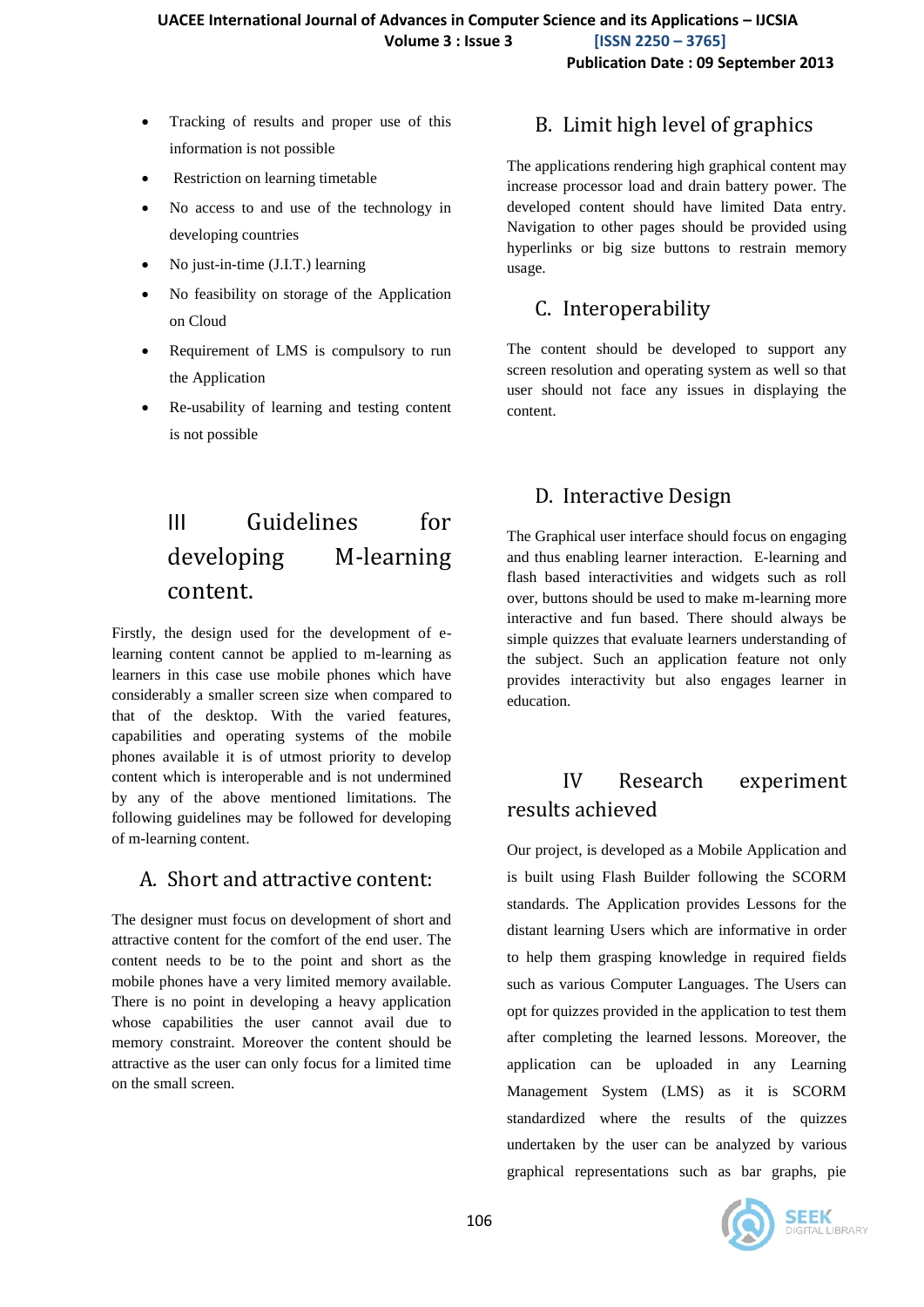charts, etc. The SCORM compatibility can be tested by uploading the application in SCORM Cloud. Further, the Application has been provided with the PhP Script to report the scores to an internal database/server. The user can easily modify the Script to upload the results according to the user's database. The main purpose of developing this Application is to serve the purpose of users preferring to learn without any time and place constraints and for acquisition of technological skills by using mobile devices, computers, etc. The App also brings strong portability by replacing books and notes with small RAMs, filled with tailored learning contents. In addition, it is simple to utilize mobile learning for a more effective and entertaining experience.

The content developed also supports video based learning which has been provided as a navigation to another URL feature thereby reducing memory usage and enabling e-learning type experience to the user. Moreover the GUI developed is quite interactive and involves learners complete attention and interaction. The sample content images are as follows:-



Interactive Flash Content

Quiz with Radio Buttons

Although mobile content development guidelines were formulated, guidelines followed for developing content for one subject may not be useful for others. Let us consider HTML programming and soft skills. For HTML focus should be on explaining fundamental concepts with illustrative examples where as for soft skills focus may be on grammar, pronunciation etc.

#### V Conclusion

The paper discussed about m-learning technology and challenges. Approach for context design was also discussed formally. The adoption of M-Learning in tertiary settings would appear to be underway, though it is still in its infancy. The early trials of m-learning in tertiary settings indicate that the successful adoption of this technology is largely dependent on issues of design and fit. With careful planning, we aim to harness learning potential of m-learning in a meaningful and contributory manner. The feasibility of implementation of m-learning would appear to be a strength with the prevalence of WiFi hotspots across campuses and the prevalency of smart phones among the student and teaching body. We wish many revolutions in m-learning and want m-learning to become a powerful tool in the coming century to revolutionize the current learning system. Digital board learning and the traditional moodle quizzes need a break and with this application we would like to lay the foundation for the same.

#### *References*

[1] TRAI press release no:19112012, dated October 09, 2012

www.trai.gov.in

[2] http://en.wikipedia.org/wikiIMLearning

[3] KumarMandula, SrinivasaRaoMeda, Dhanendar Kumar

Jain,"Research and Implementation of Mobile Video Streaming

Application for Ubiquitous Learning", IEEE International Con-

ference on Technology Enhanced Education(ICTEE), Kerala,

India, 2012

[4] Ganesh Narayana Murthy, SridharIyer, "Study Element Based Adaptation of Lecture Videos to Mobile Devices", National Conference on Communications(NCC), 2010